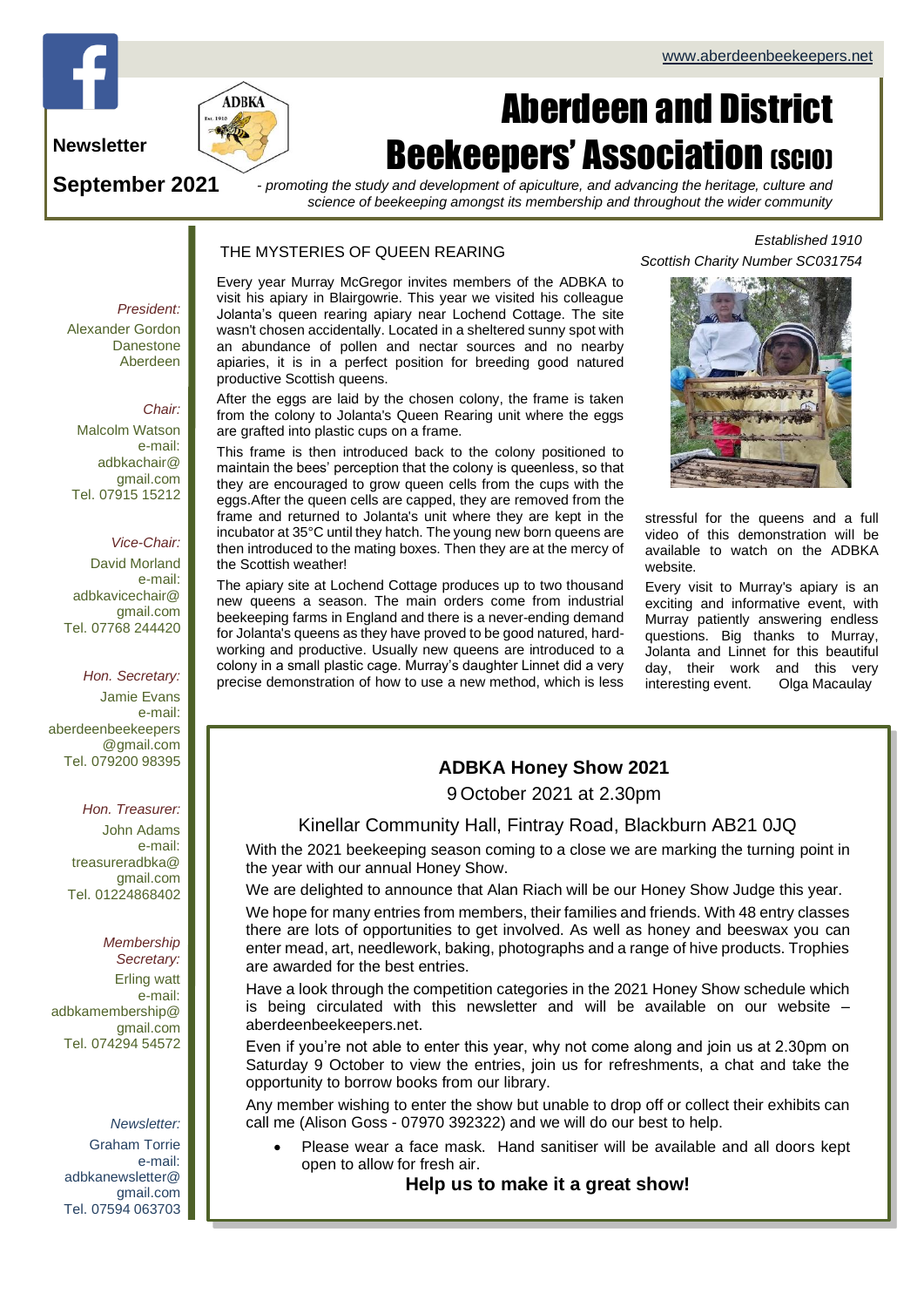Page 2 of 4 ADBKA Newsletter

### **Aberdeen Beekeepers' Convention**

Save the Date – 6<sup>th</sup> November 2021

Many of us have been looking after our bees through lockdown without much contact with other people. However, now that most people are vaccinated and restrictions have been lifted we hope that members will feel ready to get back to talking about bees with other local beekeepers. By then honey harvests will be in and show trophies awarded, so why now come and compare your experiences with others ?

Our convention will take place at the Aberdeen Airport Dyce Hotel (Best Western) in Farburn Terrace, Dyce on Saturday  $6<sup>th</sup>$  November 2021. The convention is traditionally a full day event where we can hear from top beekeeping experts and cover subjects in a little more depth than is possible at our normal short meetings. The day will include talks by Lead Scottish Bee Inspector Luis Molero and by former bee inspector and leading BBKA member from Cheshire Graham Royle. Luis is expected to give an update on his work with the Scottish Government, as well as covering current issues in bee health. Graham will present "skyscraper beekeeping" which means how to produce strong colonies with plenty of foragers in order to fill multiple supers during a honey flow. The day will also include more light hearted talks, a beekeeping quiz, and time to chat. We hope that beekeeping supplies will be available for purchase on the day (to be confirmed).

Tickets will cost £25 per head. This includes coffee on arrival, lunch, and afternoon tea. There is free parking. Detailed programme to follow. Members wishing to attend can book their tickets now through eventbrite : [https://adbka-convention-6nov2021.eventbrite.co.uk](https://adbka-convention-6nov2021.eventbrite.co.uk/)

## **THIS MONTH IN THE APIARY: SEPTEMBER**

What you do this month has a huge effect on whether or not your bees survive the winter, so do as good a job as you can of winter preparations. Skimping on varroa treatment and autumn feeding is false economy and poor husbandry.

The key to successfully overwintering your valuable honey bees is to start with;

### *A sufficiently strong colony of healthy bees, well-provisioned in a ventilated and robust hive.*

If your colony is small and/or weak at the end of August, (say covering five-six frames or fewer) consider uniting it with a larger colony. If this isn't an option, then overwintering in a polynuc may give it a better chance, or as a last resort, reduce to say eight'ish frames in the centre of the hive, bookended by dummy boards with insulation in the outboard spaces. Remember that uniting takes about a week, so start early enough so it doesn't delay the remainder of your winter preparations.

Varroa treatment was discussed in the July and August newsletters and will ideally be well underway by now. It cannot be emphasised enough that a high efficiency, licensed treatment should be chosen and correctly administered, observing treatment durations, required ambient temperatures etc. You are required by law to keep records of licensed treatments, and treatments must be removed once complete.

Space precludes a detailed discussion of autumn feeding. The classic guidance is to feed a 2:1 (sugar:water) syrup in a rapid feeder. Expect to feed 10-12 kg of sugar (but sometimes more or less) per hive depending on how many existing frames of stores there are. Some beekeepers will use an invert syrup such as Ambrosia or Invertbee. This saves the effort of making syrup and may be easier for the bees to process, but it is much more expensive than syrup. There seems to be a growing trend to feed fondant (~12.5 kg per hive) in autumn instead of syrup.

Best practice is to feed all hives simultaneously, and in the evening if possible, to mitigate against robbing. Feeding will take a week or so and must be completed before the end of September before temperatures are too low for the bees to dehydrate the syrup, thus risking fermentation and mould later in the winter. If you have to feed later, invert syrup or fondant may be a better bet.

The set up for winter ventilation is a matter of debate; it's a question of an intangible balance between ventilation and retaining warmth. Most beekeepers agree that with an open mesh floor, a hive stand allowing airflow under the hive is required and the varroa tray is left out. Beyond that, do you have an entrance block in or out and do you leave feed holes open (with mesh) or closed? I have good overwintering success with the block in (and mouseguard carefully positioned over it) and the outer feedhole blocked with the central one open and meshcovered. But the bees sometimes propolise the mesh, suggesting they'd prefer it closed. And I'm sure other beekeepers have equal success doing the opposite! The 'matchstick' technique you see in some books is considered outdated, or at least only appropriate for solid floors. Most beekeepers will put some form of insulation expanded polystyrene, 'Kingspan', soft foam 'quilt', bubblewrap, hessian sack - between the crownboard and roof too, possibly creating space with an eke.

And finally, towards the end of the month or in early October, when feeding is complete, check the mechanical integrity of the hive to survive the winter. Is the stand robust? Are all the hive components correctly aligned with no gaps? Fit a mouseguard aligned so that bees can leave and enter if they wish? Many beekeepers put a brick or stone on top of the roof, and polyhives should be tied down.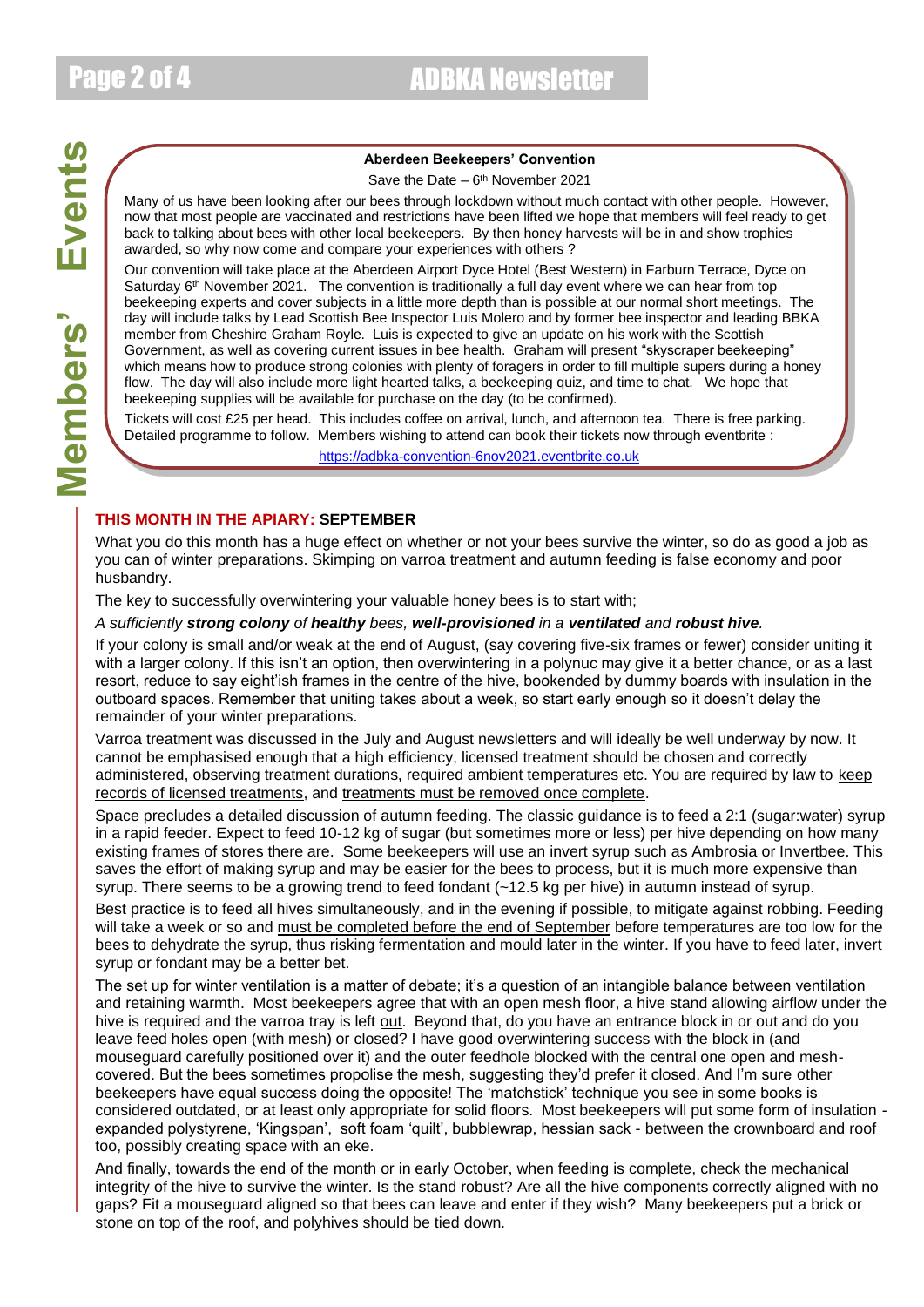# Page 3 of 4 ADBKA Newsletter



# Winter on the Horizon

We had a great turnout of ADBKA members on Sunday the 29th of August to hear Ian Mackley's talk on winter preparations. Winter losses are common, so it's in the interests of the bees and the beekeeper to prepare properly in order to ensure colonies have the best possible chance of emerging in good health next spring. Ian covered feeding, varroa treatment, hive configuration and plans for the winter. We had a lovely dry afternoon for this outdoor talk and, with our bees still at the heather, the hive stands made excellent pews!

# **A SUCCESS STORY FROM HELEN ANDERSON**

My stock of honey jars was precisely zero and with honey harvest time looming I needed to replenish my supply. Through a social media conversation via the ADBKA Facebook page I realised several other people were also considering their options for purchasing jars.

I was about to take four weeks of leave from work and would have spare time to facilitate an order, so decided to explore the possibility of making a collective order for jars if other ADBKA members were interested. I was advised to contact Jamie Evans who had carried out a similar exercise in 2020, armed with Jamie's very helpful advice I launched operation honey jar.

A total of 27 members joined in this collaborative venture which took about two weeks to collate. Our order was placed with Compak, a company based in Bristol, they were most helpful and a pleasure to deal with. One week later my garage was filled with three pallets of boxes stacked almost to the roof. I spent the next few days dispensing boxes of honey jars and swapping beekeeper stories with those who came to collect their order. It was both a pleasure and a privilege to meet so many honeybee enthusiasts and learn from their wealth of experience. Sadly I don't envisage having time to repeat this exercise next year, however if another member is willing to take up the baton I am happy to pass on hints and tips!



## **DO YOU NEED MORE READING MATERIAL ?**

We have been approached by BeeCraft magazine with an offer for a discounted bulk subscription. If we can get enough interested members the discounted rate would be £29.75 rather than £35 for the printed version and £19.75 versus the full price of £24 for the digital subscription. To register your interest please email Jamie Evans at [aberdeenbeekepers@gmail.com](mailto:aberdeenbeekepers@gmail.com) with the subject 'BeeCraft Subscription'. Thank you. Please note prices are due to increase slightly from November this year.





### **ADBKA Needs You !**

Did you borrow one of the Association extractors in 2020? Have you found two Perspex lids surplus to your requirements ? One of the extractors was returned without the two lids, and we would be very happy to have them reunited with the equipment. Please contact Erling on [adbkamembership@gmail.com](mailto:adbkamembership@gmail.com) if you find the missing parts.